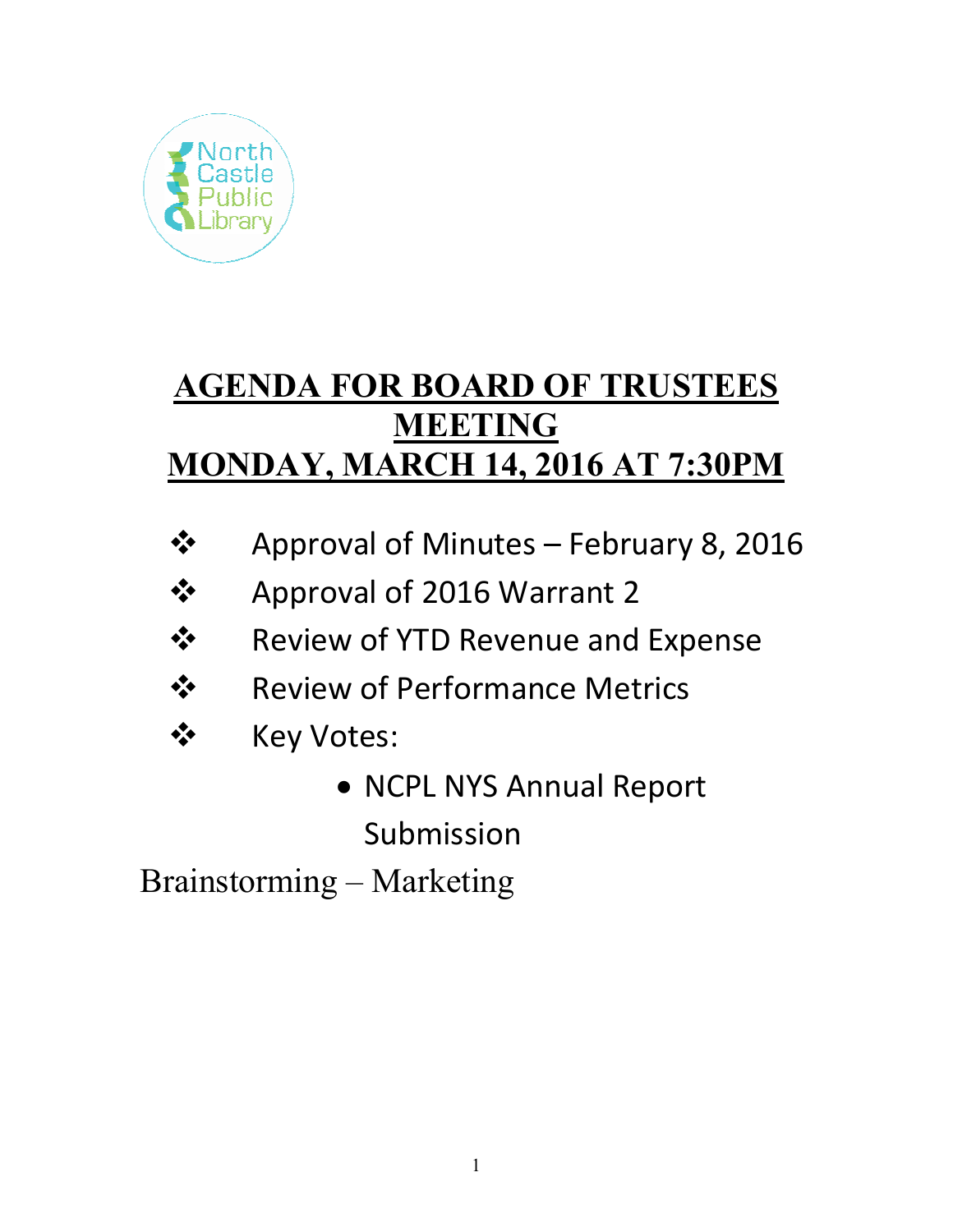# **North Castle Public Library**

# **Library Board of Trustee Minutes – March 14, 2016**

Sean Ryan called meeting to order at 7:35PM

#### **In attendance:**

**Trustees:** Lisa Meyer Chorne, Jeanne Lapsker, Jennifer Paulson Lee, Stephanie Paul and Sean Ryan. **Friends**: Marilyn Heimerdinger **Library:** Megan Dean, Edie Martimucci

**Approval of Minutes**: A motion to approve the February 8, 2016 minutes was made by Lisa and seconded by Jennifer. All were in favor.

#### **OVERVIEW:**

Progress continues for NCPL in many areas including:

- Curated collections are off to a good start, improving in numbers over last year.
- Performance metrics through February show strong results in both total programming attendance which increased YTY 68.26% and total circulation which grew YTY 8.96%).
- Our planned renovation projects in North White Plains are on course to continue implementation in 2016. Next up – addition of a deck to expand usable programming space.

#### **Key Votes:**

**NY State Report** – A motion to approve was made by Jeanne, second by Lisa and all were in favor. Thank you to Megan Dean for her work in preparing this report and congratulations to the entire library team on the great results reported in our submission!

**Kent Place**: A motion to approve using the town's formal bid process for our Kent Place Entry Project was made by Jeanne and seconded by Stephanie. All were in favor. The Town Board will also need to approve.

**Approval of 2016 Warrant 2** - Total expenses included in Warrant 2 are \$33,638.77 of which the Friends are paying \$6,115.01. Thank you Friends for your continuing support!!! Motion to approve Warrant 2 was made by Stephanie and seconded by Jennifer. All were in favor.

**Approval of 2015 Warrant 12 Amendment 2** - We also have a second amendment to our 2015 Warrant No. 12 with expenses totaling \$738.71. Lisa made motion to approve and Jennifer seconded. All were in favor.

#### **Marketing Brainstorming Session:**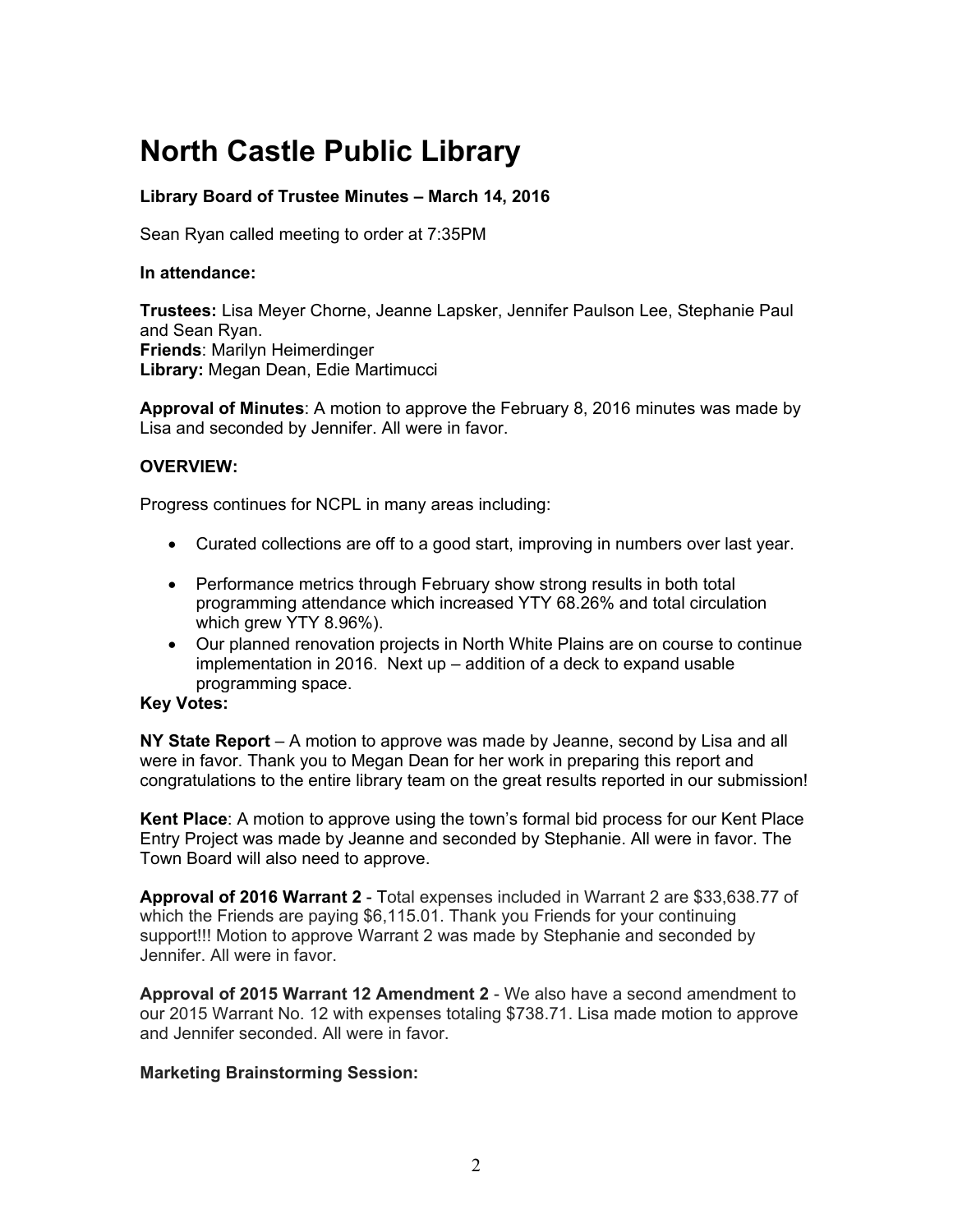A skeleton plan was created by Megan and Edie (see attachment). A brainstorming session ensued. Ideas raised are as follows:

- Use of signage (on library property and in adjacent town areas) should be increased dramatically – electronic and sandwich board options should be considered.
- Everything should be advertised in both Armonk and North White Plains.
- We should always connect our logo to all activities in both branches.
- Implement a flag system (like at the beach) of communication on signage flags to signal to the community something is going on at the library.
- Use the telephone poles between Kensico Dam and the NWP branch at Clove Road for vertical NCPL banners.
- Aggressively rollout new mobile app to increase communication with community potentially community service hours for teen testers/advisors. Consider focus groups for the app.
- Aggressively rollout new Field Goods service at both branches of NCPL. People order online and pickup at NCPL (both branches will be options).
- Create an advisory group to meet 1-2 times per year to assess our library plans and to solicit community ideas – 25-50 people – library users and non-users.
- Use the Easter egg hunts to make announcements to participants.
- $\bullet$  "Beanstack" is launching next month will be able to share lists made by the user.
- Consider use of launch parties to introduce or re-introduce key services.
- Consider doing Open Houses a couple times a year, balloons, food, tables promoting library services, program samples, etc.

# **Friends Announcements:**

- The Friends will be presenting Ruth Reichl to kick-off their Author Speaker Series on May  $4^{\text{th}}$ .
- The Friends will be doing a joint project with the North Castle Historical Society "A history of the North Castle Public Library" – which will be on exhibit next spring.

**Executive session:** Trustees adjourned to executive session.

Returning from executive session, Jeanne made a motion and Jennifer seconded for Edie Martimucci to receive an annual salary increase of \$5,000 effective 4/1/16 and for Megan Dean to receive an annual salary increase of \$5,000 effective 4/1/16. All were in favor.

Lisa made a motion and Stephanie seconded to appoint Edie Martimucci to the permanent position of Library Director II and to appoint Megan Dean to the permanent position of Assistant Library Director II.

The meeting was adjourned at 9:02 pm. Our next meeting will take place TBD April 2016.

Respectfully submitted by,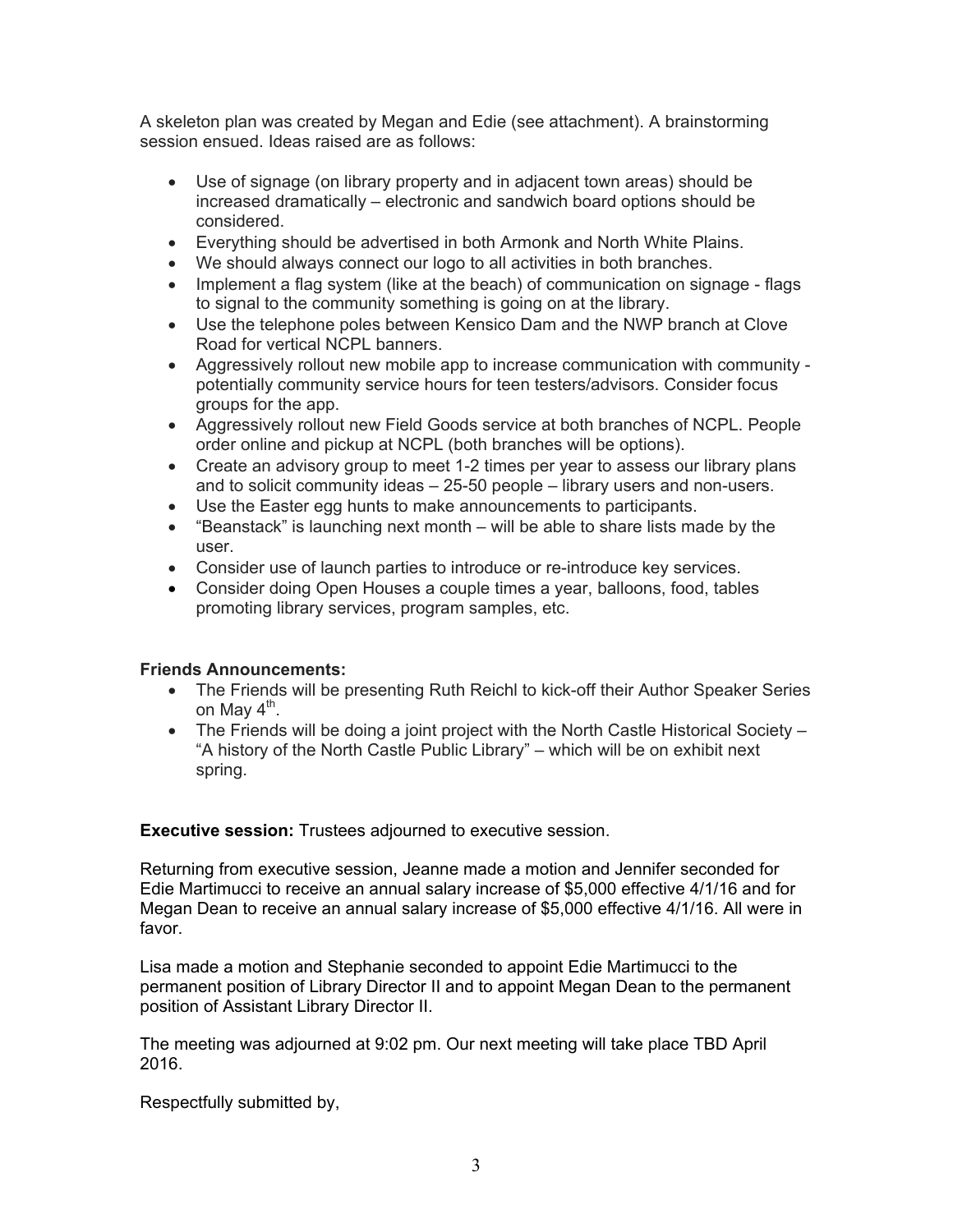Jennifer Paulson Lee

#### **NCPL Marketing Plan (March 14, 2016)**

#### **Background**

#### **NCPL Vision:**

E stablish our library as our community's preeminent educational and c ultural hub.

#### **NCPL Goals:**

- \* Grow Annual Circulation ‐ to 132K in 2016 and 180K in 2020.
- \* Grow Annual Programming Attendance ‐ to 30K in 2016 and 50K in 2020.

#### **Strength and Weakness Analysis:**

#### **Strengths:**

- \* Improved Financials ‐ able to support operations and transformation.
- \* Strong WLS and member library support system (interlibrary sharing).
- \* NYS Library Construction Grants ‐ infrastructure improvement support.
- \* Modernized website and digital solutions.
- \* Recent growth of circulation (6.2% in 2015) and program attendance (31.1% in 2015).
- \* Excellent support from town and Friends of NCPL, Inc.

#### **Weaknesses:**

- \* Lack of investment in collection (2015 first year of improvement ‐ materials spend increased 33.1%).
- \* Limited dedicated programming spaces (disruption to other activities).
- \* Limited availability of space in North White Plains facility.
- \* Staff not currently structured for future library needs.
- \* More competitive customer service approaches required.
- \* Limited parking in both Armonk and North White Plains (restricts programming attendance).

#### **Opportunities:**

\* Expansion of our virtual library.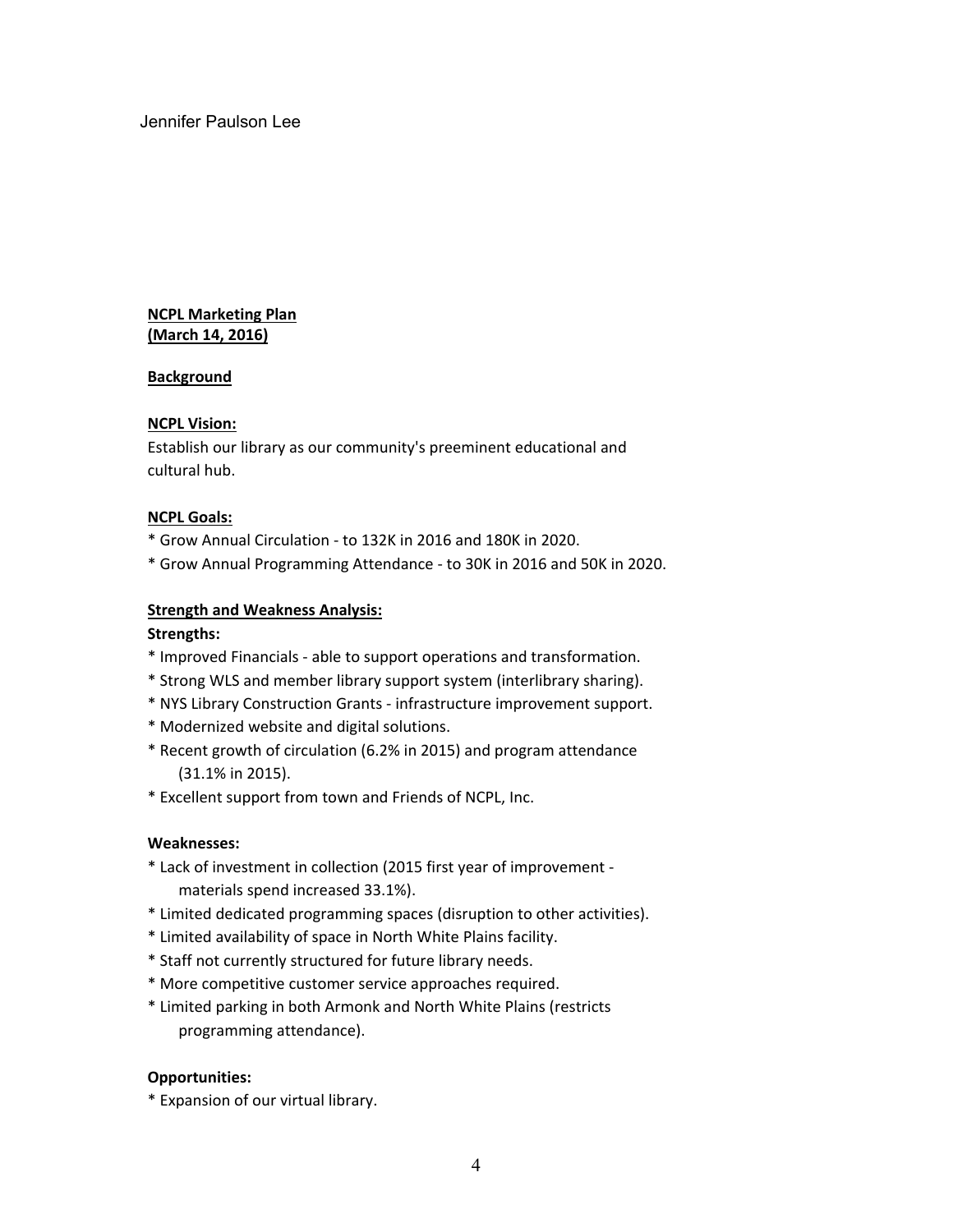- \* Introduction and expansion of curated collections.
- \* Increased programming/introduction of new programming (i.e. STEAM).
- \* Leverage of partnerships (Chamber of Commerce, Calder, Music Cons.).
- \* Addition of modern marketing techniques.

#### **Threats:**

- \* Internet based solutions (i.e. Amazon, Google).
- \* Other local libraries.
- \* Lack of change/resistance to change.
- \* Patron time availability (need to increase library value proposition).

#### **NCPL Marketing Plan (March 14, 2016)**

#### **Marketing Plan**

#### **Actions**

#### **Investigate/evaluate best of breed library marketing plans**

- **\*** WLS‐wide
- \* Country‐wide

# **Assess community's library needs and wants library (users and non‐users) Current capabilities:**

- \* Modern website.
- \* Constant Contact base.
- \* Limited survey experience.

#### **Needs:**

- \* Mechanism to identify and gather input from non‐users.
- \* Evolution to a more interactive website.
- \* Develop a reliable survey mechanism.
- \* Create an advisory group (users and non‐users) to gather input on planned changes and advocacy.

# **Develop a multi‐channel communication program of library services and how they address community requirements.**

#### **Current capabilities:**

- \* Modern website.
- \* Email blast capability and process.
- \* Initial social networking capability (Facebook, Twitter, etc.).